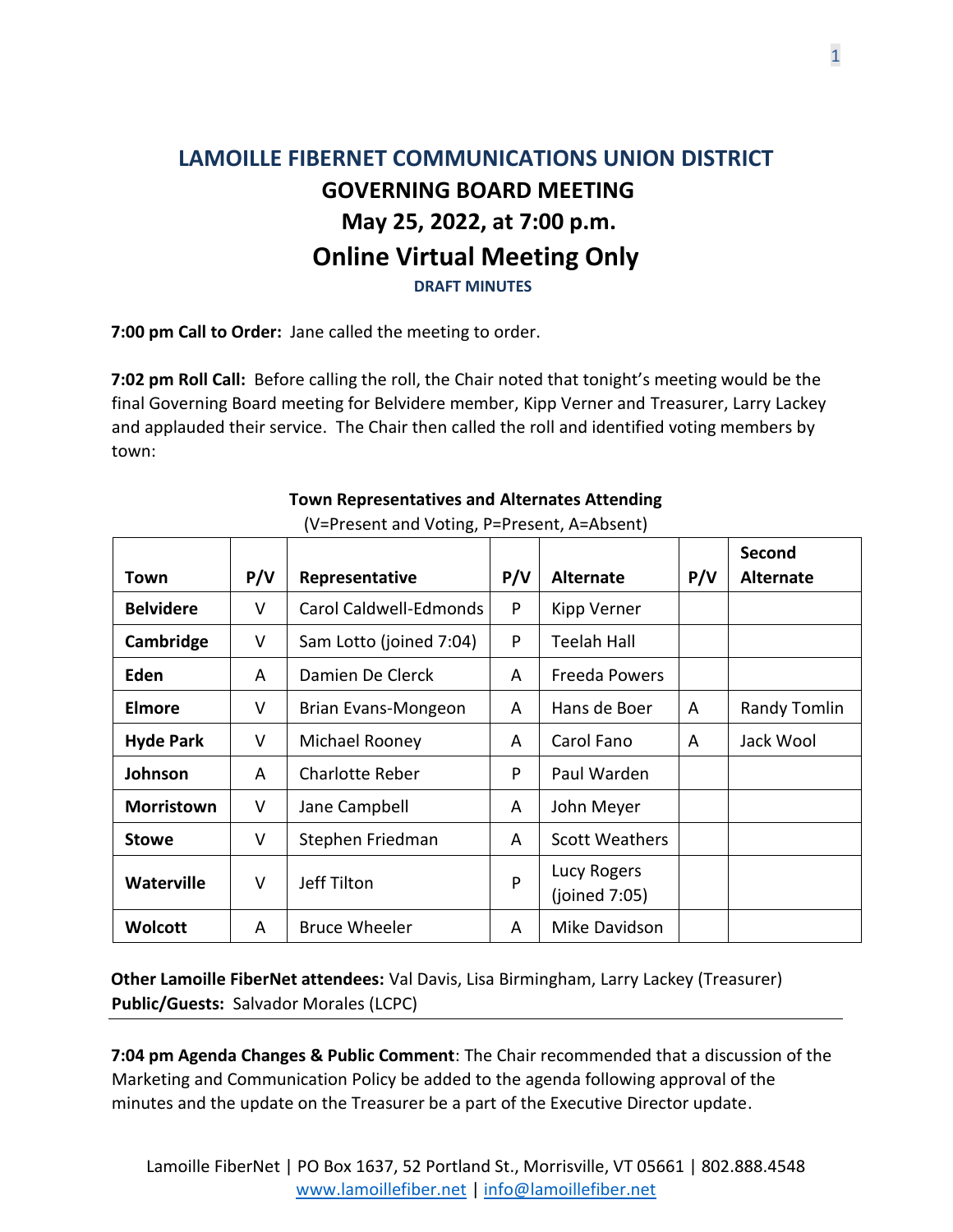**7:05 pm:** Sam Lotto and Lucy Rogers joined.

Stephen Friedman so moved; Paul Warden seconded. The Chair called the vote; all in favor, none opposed; none abstained.

Seeing that no members of the public requested to comment, the Chair moved to the next item on the agenda.

**7:05 pm Consent Agenda:** Val informed the Board that there are no pending items.

**7:06 pm Approval of 5/4 Minutes:** The Chair requested a motion to approve the May 4 minutes noting Task Force is two words. Jeff Tilton so moved; Sam Lotto seconded. Hearing no further discussion, the Chair called the vote. All in favor; none opposed; no abstentions.

**7:07 pm Marketing and Communications Policy Discussion:** Val shared Marketing and Communications Committee's concern that Board members should anticipate continued and increased flack from multiple sides on a arrange of issues, such as the ISP partnership and speed of network build. The Committee urged a unified and consistent response and encouraged all Board members to familiarize themselves the talking points and CUD FAQs. Carol Caldwell-Edmonds asked whether and how staff as well as board members should be trained to clarify when they are speaking for themselves versus on behalf of the CUD. Jane noted that that item will be added to the June Board meeting. Jane noted that Val and Board members should be prepared and unified in anticipation of announcing the completion of the ISP partnership. Stephen Friedman suggested that another possible outreach moment would be the execution of the design build agreement; we could let the public know we are making progress. Val agreed and shared that the Carol Caldwell-Edmonds had drafted an article for FPF which will be posted when and if any agreements are finalized.

**7:14 pm Executive Director Update:** In addition to the written update shared the Board packets, Val noted that the kickoff meeting with NRTC is scheduled for May 26. He noted a correction to the written update: progress on documentation goal in strategic plan was likely 30%, not 75% complete. The information is available, it requires some drafting of memos to the file and additional uploading to folders. The Chair emphasized the importance of bringing everything current.

The discussion then turned to the Treasurer's job description, the shift from volunteer to paid position or contractor, and the need to clarify the role and responsibilities. Larry Lackey offered his perspective, that the description should start with the statutory responsibilities and then specifying the actual duties – the work that needs to be done. Val noted the challenges faced by other CUDs in recruiting Treasurers and lack of interest and bandwidth from those professionals who are currently supporting local and regional organizations such as LCPC and LEDC. Sam Lotto asked if a specific hourly commitment could be defined. Carol Caldwell-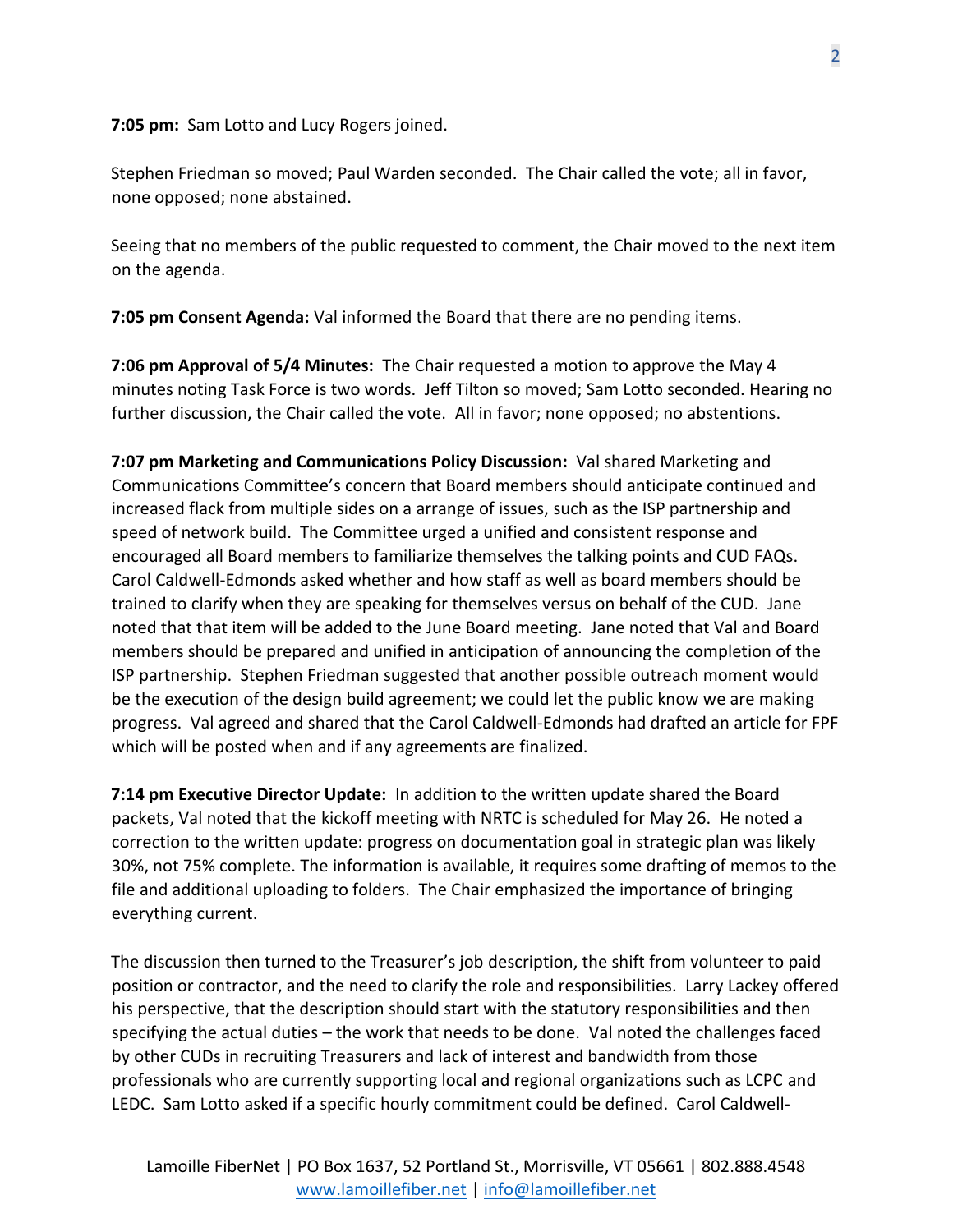Edmonds recommended the Treasurer be a paid position because of the critical nature of the work and the reality that it would become more complex. Larry estimated it was five meetings a month, and roughly 20 hours a month, including grant coordination, banking. With a budget of \$1,000 a month, Val estimated a \$50 per hour wage. Discussion on the number of hours and the merits of a paid position required continued. Sam Lotto said he would reach out some contacts. Before entertaining a motion on the \$1,000 stipend, Jane asked, and Val confirmed that \$12,000 would not impact the overall budget as certain line items, such as the pole survey, would be underspent. Carol Caldwell-Edmonds moved that the Board approve a \$1,000 a month stipend for the Treasurer, which is a statutorily required role, and that recruitment be transparent regarding the duties. Jeff Tilton seconded. All in favor; none opposed; no abstentions.

The Chair then confirmed that the Executive Director would follow up on banking privileges and signatories as discussed at the Executive Finance Committee, and to ensure that the instructions were documented for Union Bank, requested a motion to approve check signing privileges for Paul Warden and read-only access for Val Davis and Lisa Birmingham. Michael Rooney so moved; Jeff Tilton seconded. All in favor; none opposed; no abstentions.

Before turning to the partnership Task Force update, the Chair asked how much time the Workforce Development Team was taking. Val reported that it was an hour a week, with representatives from NEK Broadband, Green Mountain Tech Center, and VCBB, and it promised to increase our available workforce.

**7:37 pm Partnership Task Force Update**: Val shared that NRTC contract is signed; Google Fiber counteroffer is with Google Fiber; and several responses are expected for the Design Build RFP. PTF Chair, Sam Lotto shared that the newly reconstituted committee was interested in attracting additional members and would sweeten the pot by scheduling their meetings from 5 pm – 6 pm on the first and third Tuesday of the month. Jane recommended that the Task Force reach out to some of the alternatives to encourage participation.

**7:40 pm Standing Committees and By-Law Changes**: The Executive and Finance Committee is evaluating whether and how standing committees and bylaws needed to evolve to meet the challenges of the organization. Board members were invited to review and comment on documents; a recommendation is scheduled for the June Board meeting. Val shared the documents via email.

**7:48 pm Other Business, Wrap Up and Next Steps**: The Chair noted a midyear budget review, standing committee and bylaw changes should be on June 22 meeting agenda. A member requested an update on the Tilson contract discussion; Val reported that the matter had been concluded; Tilson had made an offer of 50% payment; it was accepted by the Executive Committee; Larry processed the invoice.